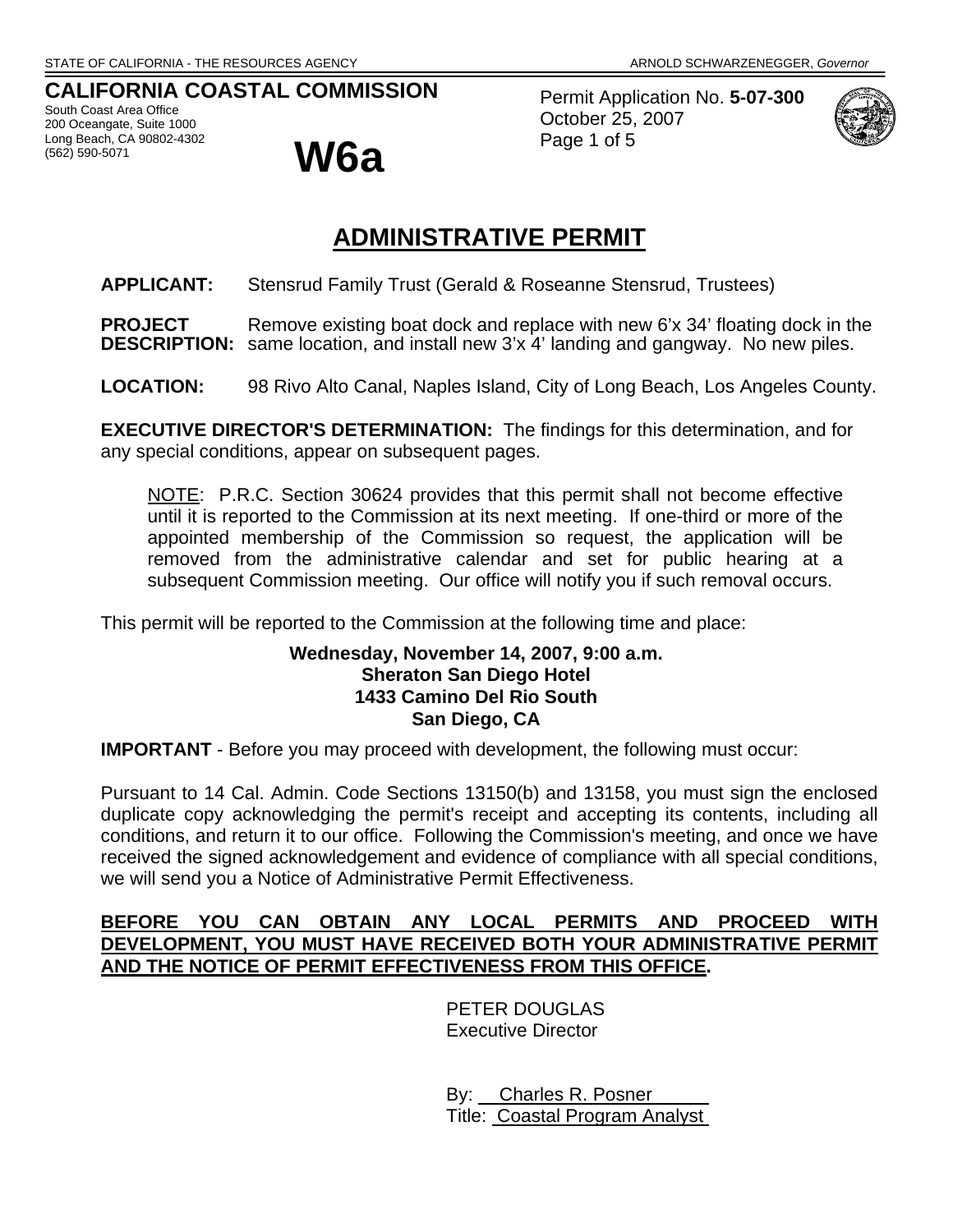#### 5-07-300 Page 2 of 5

#### **STANDARD CONDITIONS:**

- 1. Notice of Receipt and Acknowledgment. The permit is not valid and development shall not commence until a copy of the permit, signed by the permittee or authorized agent, acknowledging receipt of the permit and acceptance of the terms and conditions, is returned to the Commission office.
- 2. Expiration. If development has not commenced, the permit will expire two years from the date this permit is reported to the Commission. Development shall be pursued in a diligent manner and completed in a reasonable period of time. Application for extension of the permit must be made prior to the expiration date.
- 3. Interpretation. Any questions of intent or interpretation of any term or condition will be resolved by the Executive Director or the Commission.
- 4. Assignment. The permit may be assigned to any qualified person, provided assignee files with the Commission an affidavit accepting all terms and conditions of the permit.
- 5. Terms and Conditions Run with the Land. These terms and conditions shall be perpetual, and it is the intention of the Commission and the permittee to bind all future owners and possessors of the subject property to the terms and conditions.

#### **SPECIAL CONDITIONS:** See Page Four.

# **EXECUTIVE DIRECTOR'S DETERMINATION (continued):**

The Executive Director hereby determines that the proposed development is a category of development which, pursuant to PRC Section 30624, qualifies for approval by the Executive Director through the issuance of an Administrative Permit. Subject to Standard and Special Conditions as attached, said development is in conformity with the provisions of Chapter 3 of the Coastal Act of 1976 and will not have any significant impacts on the environment within the meaning of the California Environmental Quality Act. If located between the nearest public road and the sea, this development is in conformity with the public access and public recreation policies of Chapter 3.

#### **FINDINGS FOR EXECUTIVE DIRECTOR'S DETERMINATION:**

#### **A. Project Description**

The proposed project involves the replacement of a private residential boat dock on Naples Island in southeast Long Beach (Exhibit #2). The L-shaped dock being replaced is 35 feet long and varies in width from five-to-nine feet (Exhibit #5). The proposed new floating dock is 34 feet long and varies in width from six-to-eleven feet (Exhibit #5). No piles are necessary as the dock will be attached to existing davits that hang from the vertical seawall. A new 3'x 4' platform landing and 3'x 16' gangway will be installed to provide access to the private dock.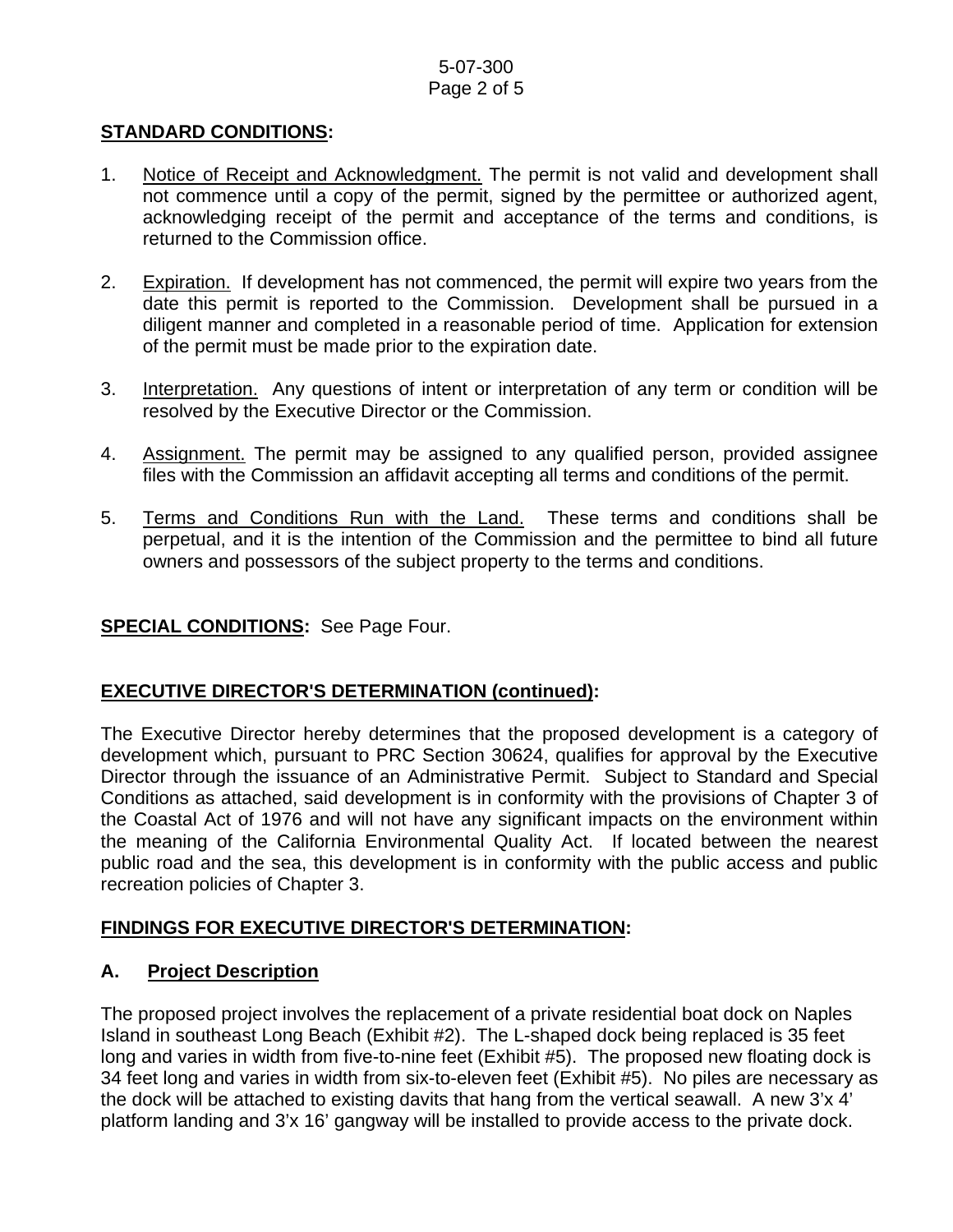The proposed project is in Rivo Alto Canal, situated between the canal's vertical seawall and the City Pierhead Line (Exhibit #4). The proposed dock is associated with the adjacent singlefamily residence and is for boating recreation purposes. The proposed project will not interfere with the public accessway that exists immediately inland of the seawall in this location. Eelgrass beds will not be disturbed by the proposed project as no disturbance of the canal bottom is proposed or permitted. Also, the National Marine Fisheries Service has found that eelgrass is not usually found within dock areas situated directly adjacent to the Naples Island seawalls with no inter-tidal beach zones (like this site). The proposed project has received an "Approval in Concept" stamp from the City of Long Beach Planning Department and the City of Long Beach Marine Bureau. The applicant is in the process of applying for a permit from the U.S. Army Corps of Engineers.

# **B. Recreational Marine Resources**

The proposed recreational boat dock development and its associated structures do not result in the fill of coastal waters and are an allowable and encouraged marine related use. The proposed dock work will not have any significant adverse effect on sensitive marine resources, such as eelgrass. Therefore, the Commission finds that the proposed development, which is to be used solely for recreational boating purposes, conforms with Section 30224 of the Coastal Act.

# **C. Water Quality**

The proposed dock work will be occurring on or within coastal waters. The storage or placement of construction material, debris, or waste in a location where it could be discharged into coastal waters would result in an adverse effect on the marine environment. To reduce the potential for construction related impacts on water quality, the Commission imposes special conditions requiring, but not limited to, the appropriate storage and handling of construction equipment and materials to minimize the potential of pollutants to enter coastal waters and for the use of on-going best management practices following construction. As conditioned, the Commission finds that the development conforms with Sections 30230 and 30231 of the Coastal Act.

# **D. Public Access**

As conditioned, the proposed development will not have any new adverse impact on public access to the coast or to nearby recreational facilities. Thus, as conditioned, the proposed development conforms with Sections 30210 through 30214, Sections 30220 through 30224, and 30252 of the Coastal Act.

# **E. Local Coastal Program**

A coastal development permit is required from the Commission for the proposed development because it is located within the Commission's area of original jurisdiction. The Commission's standard of review for the proposed development is the Chapter 3 policies of the Coastal Act. The City of Long Beach certified LCP is advisory in nature and may provide guidance. The Commission certified the City of Long Beach LCP on July 22, 1980. As conditioned, the proposed development is consistent with Chapter 3 of the Coastal Act and with the certified LCP for the area.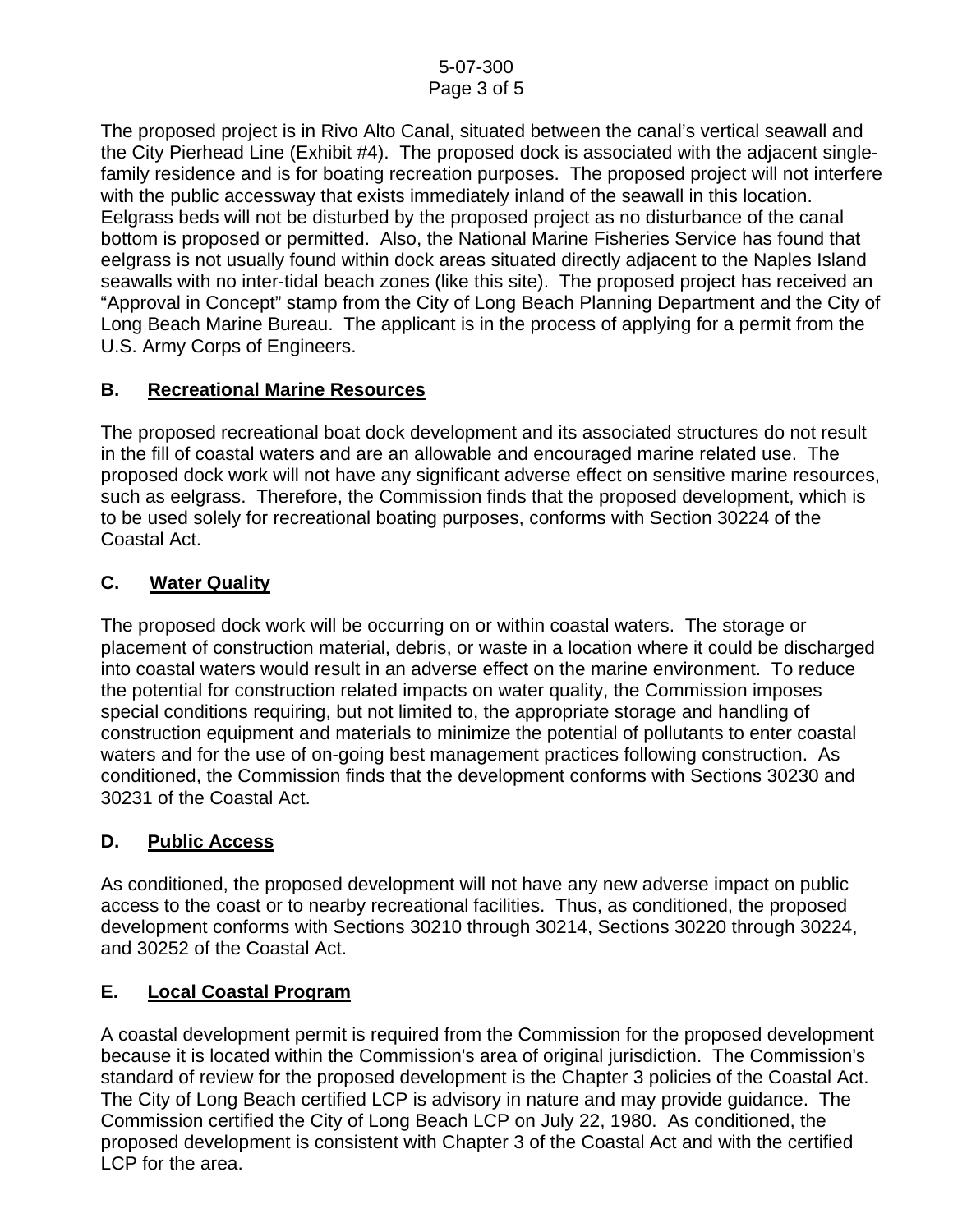# **F. California Environmental Quality Act (CEQA)**

As conditioned, there are no feasible alternatives or feasible mitigation measures available which would substantially lessen any significant adverse effect which the activity may have on the environment. Therefore, the Commission finds that the proposed project, as conditioned to mitigate the identified impacts, is the least environmentally damaging feasible alternative and can be found consistent with the requirements of the Coastal Act to conform to CEQA.

## **SPECIAL CONDITIONS:**

## **1. Permit Compliance**

 The permitted use of the approved development is for boating related uses only. All development must occur in strict compliance with the proposal as set forth in the application for permit, subject to any special conditions. Any deviation from the approved plans must be submitted for review by the Executive Director to determine whether an amendment to this coastal development permit is required.

## **2. Construction Responsibilities and Debris Removal**

- a) No construction materials, equipment, debris, or waste will be placed or stored where it may be subject to wave, wind, or rain erosion and dispersion.
- b) Any and all construction material shall be removed from the site within ten days of completion of construction and disposed of at an appropriate location.
- c) Machinery or construction materials not essential for project improvements are prohibited at all times in the subtidal or intertidal zones.
- d) If any disturbance of the bottom occurs during construction, a silt curtain will be utilized to control turbidity.
- e) Floating booms will be used to contain debris discharged into coastal waters and any debris discharged will be removed as soon as possible but no later than the end of each day.
- f) Divers will recover non-buoyant debris discharged into coastal waters as soon as possible after loss.

#### **3. Best Management Practices (BMP) Program**

By acceptance of this permit, the applicant agrees that the long-term water-borne berthing of boat(s) in the approved dock and/or boat slip will be managed in a manner that protects water quality pursuant to the implementation of the following BMPs.

- a) Boat Cleaning and Maintenance Measures:
	- 1. In-water top-side and bottom-side boat cleaning shall minimize the discharge of soaps, paints and debris.
	- 2. In-the-water hull scraping or any process that occurs under water that results in the removal of paint from boat hulls is prohibited. Only detergents and cleaning components that are designated by the manufacturer as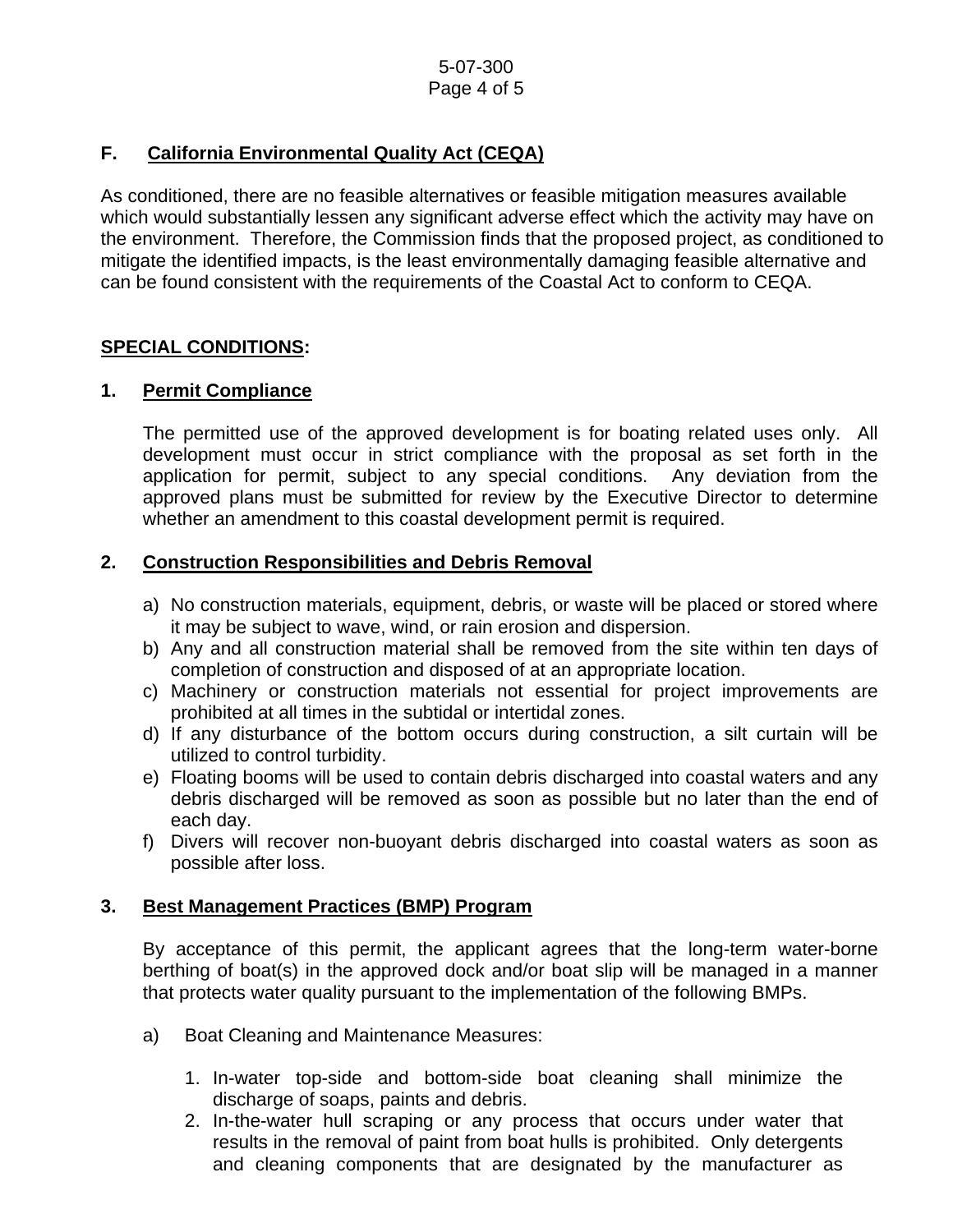#### 5-07-300 Page 5 of 5

phosphate-free and biodegradable shall be used, and only minimal amounts shall be used.

- 3. The applicant shall minimize the use of detergents and boat cleaning and maintenance products containing ammonia, sodium hypochlorite, chlorinated solvents, petroleum distillates or lye.
- b) Solid and Liquid Waste Management Measures:

All trash, recyclables, and hazardous wastes or potential water contaminants, including old gasoline or gasoline with water, absorbent materials, oily rags, lead acid batteries, anti-freeze, waste diesel, kerosene and mineral spirits shall be disposed of in a proper manner and shall not at any time be disposed of in the water or gutter.

c) Petroleum Control Management Measures:

Oil absorbent materials should be examined at least once a year and replaced as necessary. The applicant shall recycle the materials, if possible, or dispose of them in accordance with hazardous waste disposal regulations. The boaters are encouraged to regularly inspect and maintain engines, seals, gaskets, lines and hoses in order to prevent oil and fuel spills. Boaters are also encouraged to use preventive engine maintenance, oil absorbents, bilge pump-out services, or steam cleaning services as much as possible to clean oily bilge areas. Clean and maintain bilges. Do not use detergents while cleaning. The use of soaps that can be discharged by bilge pumps is discouraged.

#### **4. Public Access along the Waterway**

The proposed project shall not interfere with public access and use of the public walkway that runs along Rivo Alto Canal.

# **ACKNOWLEDGMENT OF PERMIT RECEIPT/ACCEPTANCE OF CONTENTS:**

\_\_\_\_\_\_\_\_\_\_\_\_\_\_\_\_\_\_\_\_\_\_\_\_\_\_\_\_ \_\_\_\_\_\_\_\_\_\_\_\_\_\_\_\_\_\_\_\_\_\_

I/We acknowledge that I/we have received a copy of this permit and have accepted its contents including all conditions.

Applicant's Signature **Date of Signing**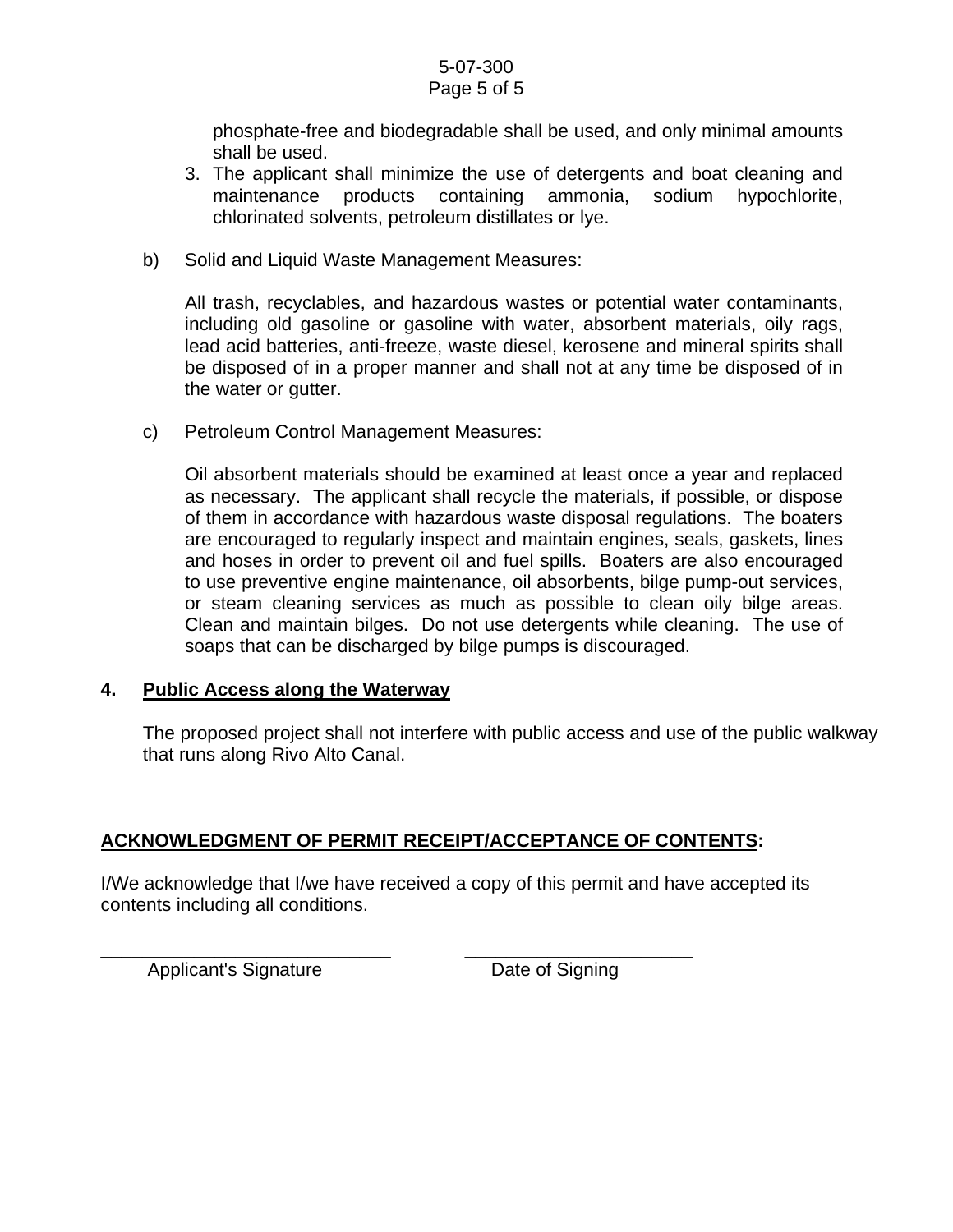# **City of Long Beach**

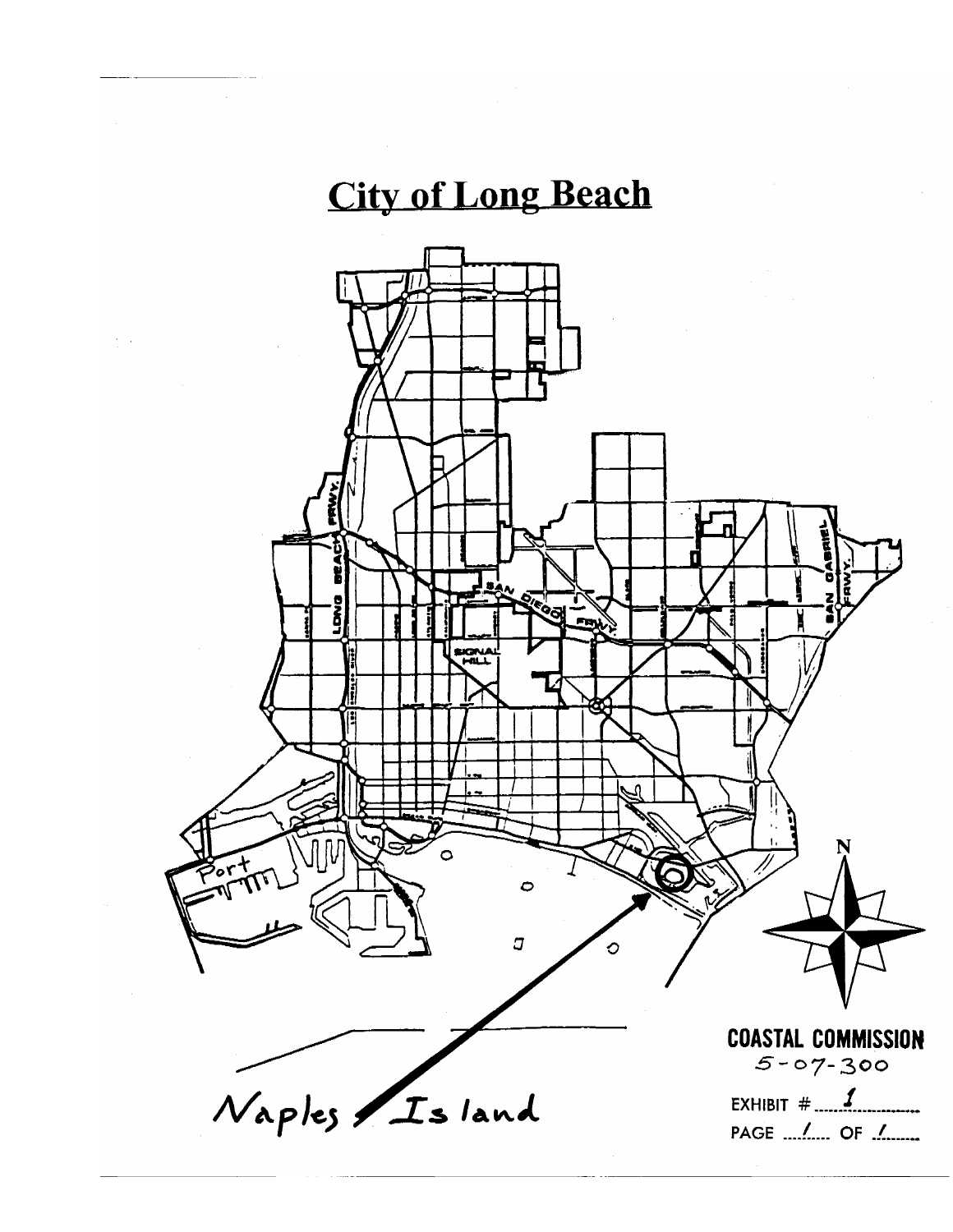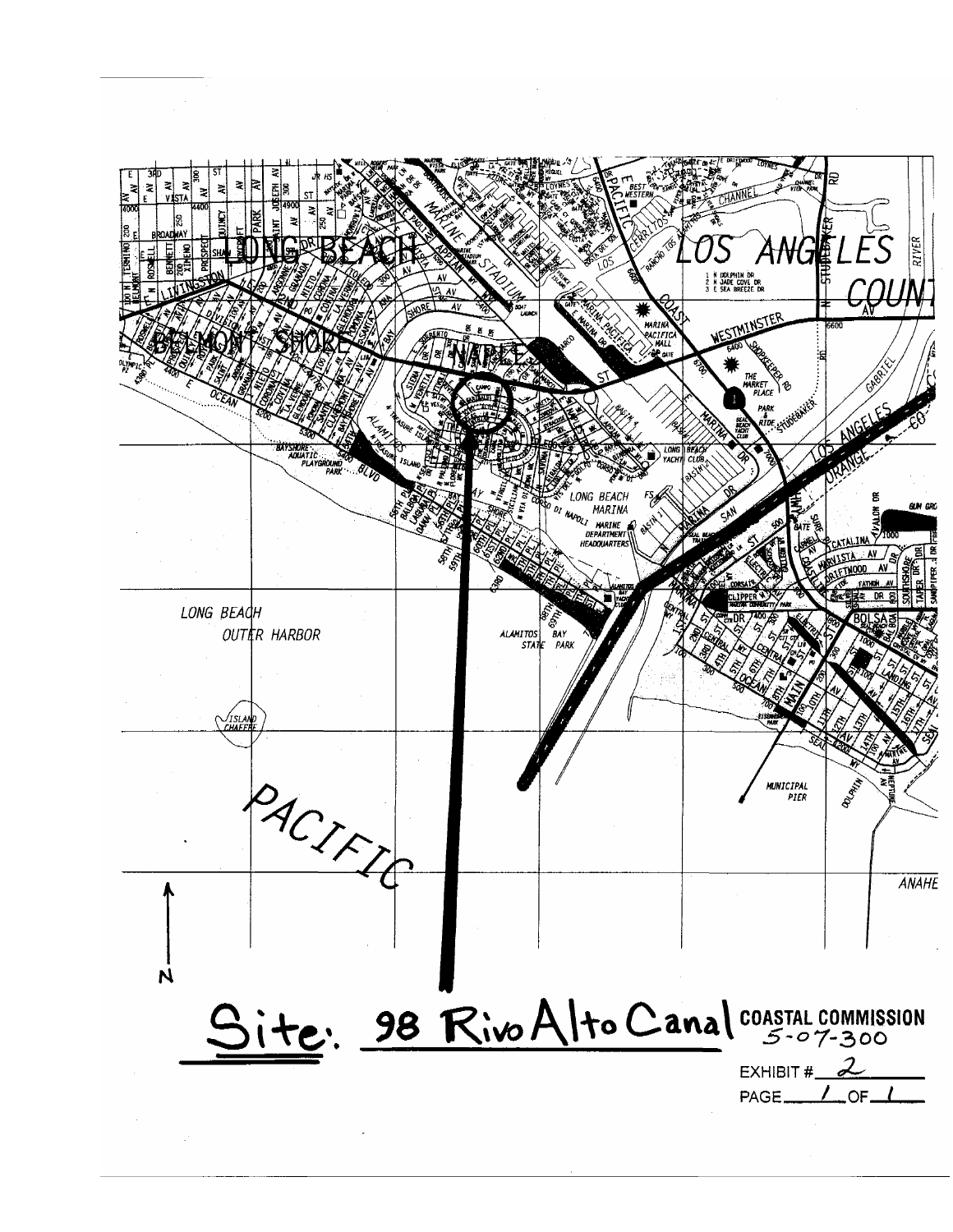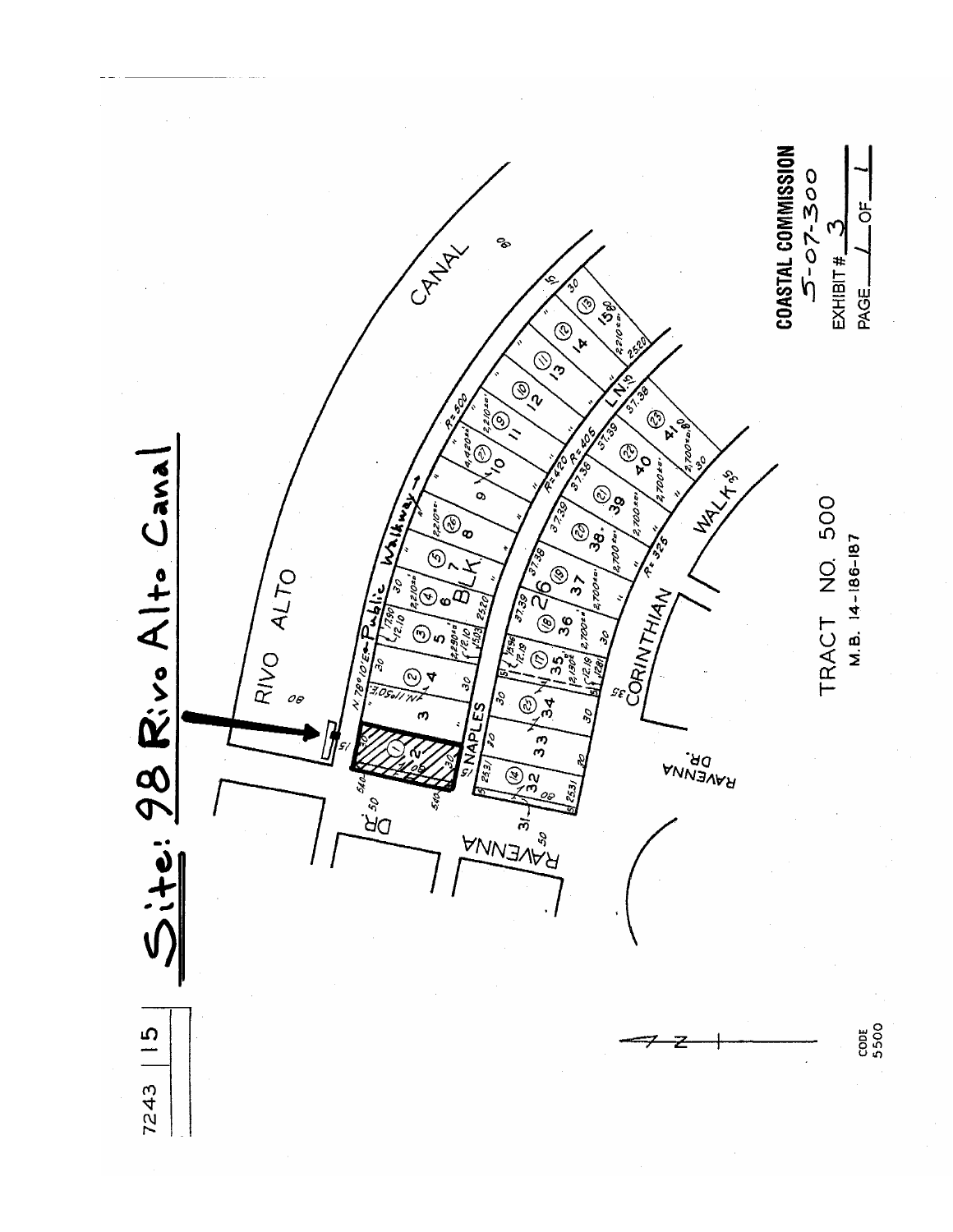